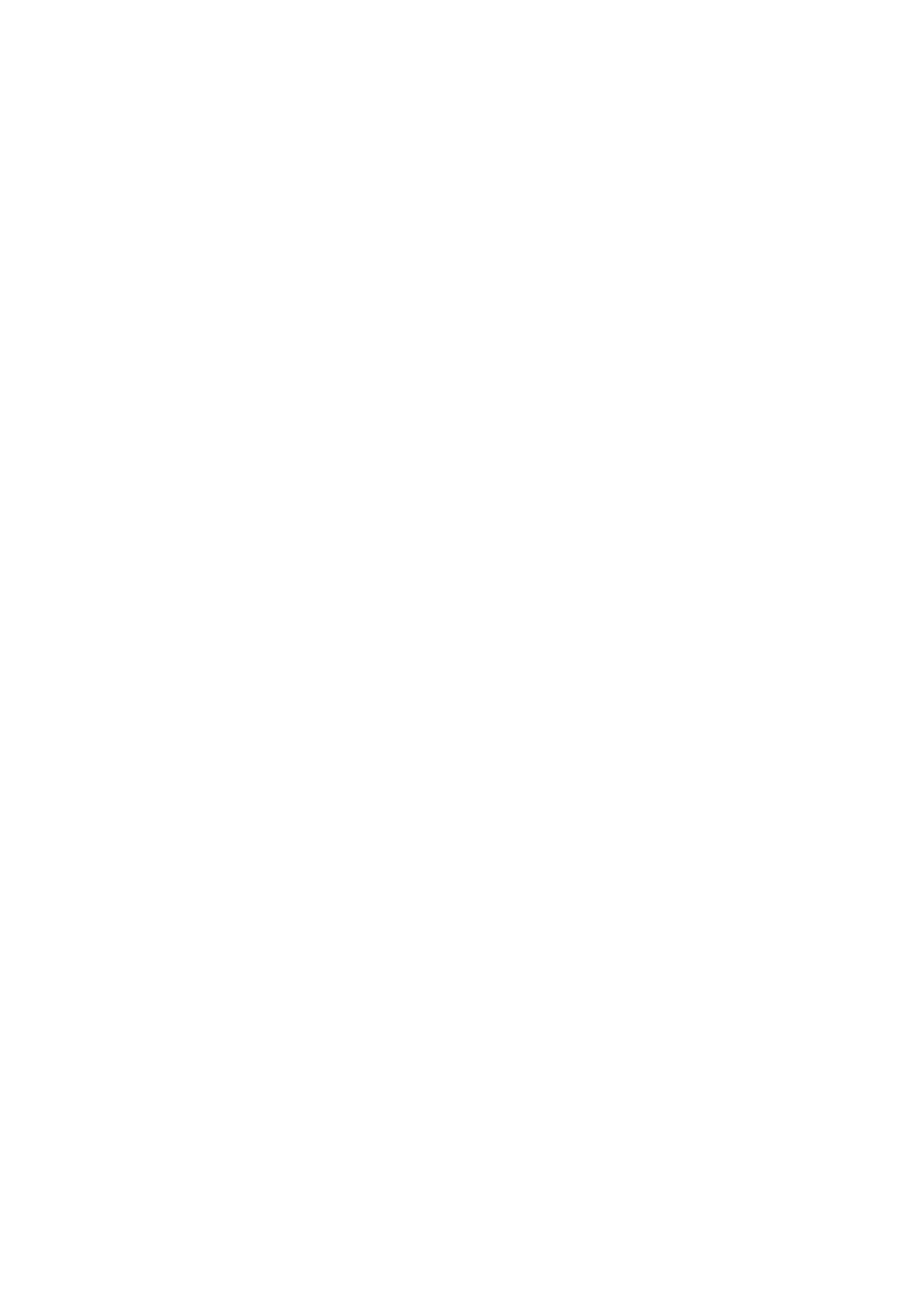## **ANNEX**

#### **GUIDELINES TO ASSIST IN THE INVESTIGATION OF THE CRIMES OF PIRACY AND ARMED ROBBERY AGAINST SHIPS**

#### **Introduction**

Member Governments and the international community have taken positive steps in an effort to curb the crimes of piracy and armed robbery against ships. However compared to the scale of the problem, the increasing physical, mental and sexual violence towards the crew and the ever increasing extent of sea area threatened by these pirates, the efforts remain limited in their outcome.

Governments are urged to take a more robust stance towards dealing effectively with these crimes and to provide more assistance to vessels transiting pirate-infested waters as well as after the vessels are released after prolonged periods in captivity.

The capture, prosecution and sentencing of pirates and armed robbers is probably the most appropriate deterrent action available to Governments. A vessel being released after prolonged captivity is likely to have a lot of potential evidence which, if collected, recorded and maintained in an appropriate manner, could supplement a prosecution case at a later date. To do this, Governments are encouraged to have trained investigators available who can collect the available evidence from a vessel immediately after its release. Failing this, every effort should be made to have an investigator available at the vessel's first port of call after release.

#### **Guidelines to the investigator**

If the investigator is to board the vessel at the first port of call immediately after release, he/she should liaise with the Master directly on the procedures he/she will be employing to collect the evidence. The investigator should bear in mind what the master and crew have been through and that the Master's ability to assist in the investigation may be limited. A balance should be struck between the needs of the investigator and the needs of the Master and crew. The requirement to have an early liaison should be facilitated by the shipowner, the Company security officer and the flag State of the ship.

The investigator should always be sensitive to the fact that the crew would have been subject to extreme levels of stress during their period of capture and negotiation and would like to get the vessel back to normal operational condition as quickly as possible. The Master should give the investigator assistance and cooperation, to the best of his/her ability, for the collection of evidence.

If the investigator has to board the vessel at the first port of call after release he/she should:

- .1 Contact the CSO of the vessel and confirm if the Master has been able to cordon off areas of the ship to preserve the evidence.
- .2 Recognize and appreciate that the crew would have been under extreme stress for a number of days and may have been subject to physical, mental and even sexual abuse. The investigator should be sensitive to this fact while taking crew statements.
- .3 Be mindful of the flag State's obligations to conduct its own investigation as well as its need for immediate access to the ship and crew upon the ship's arrival.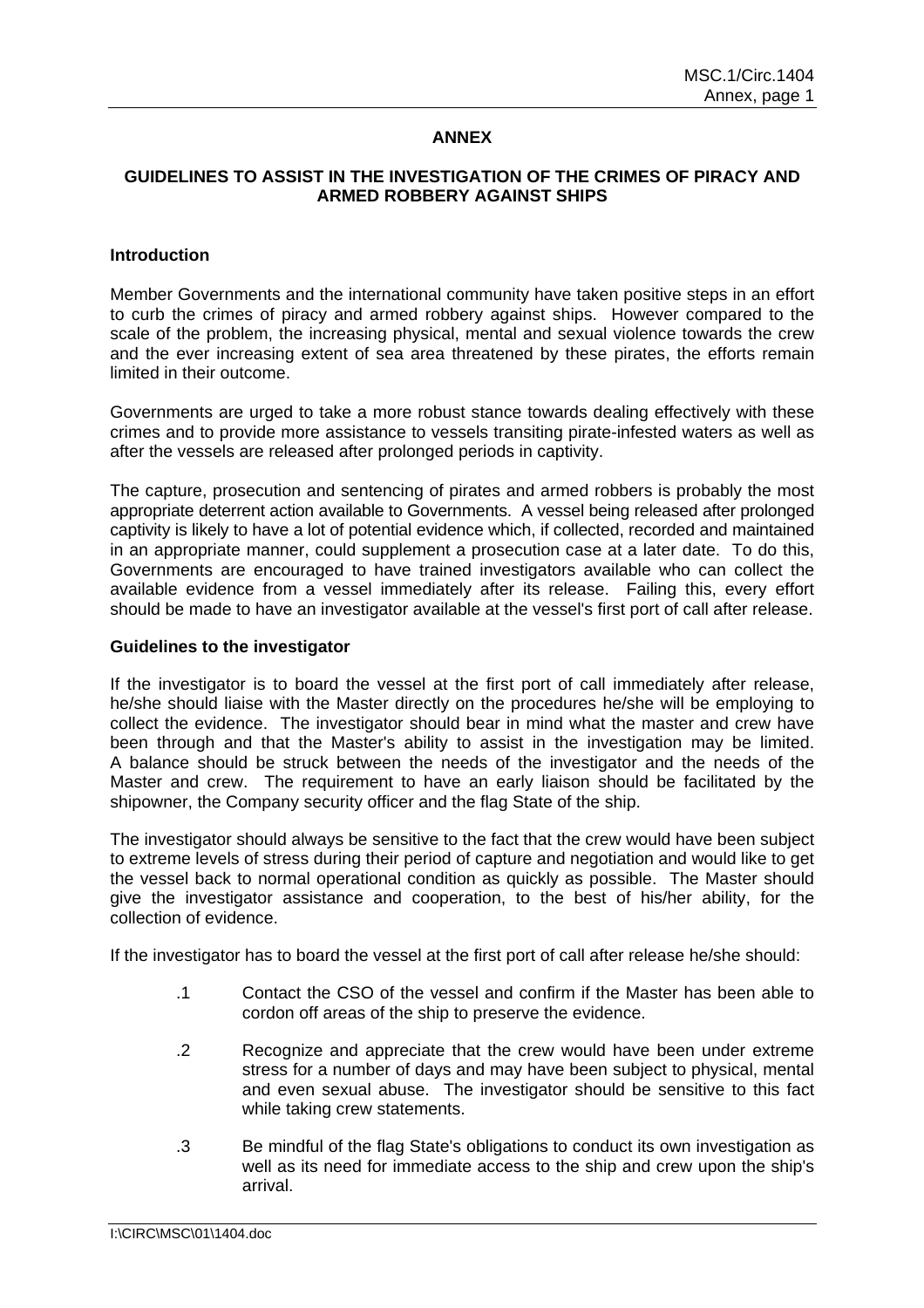The following sections briefly describe some of the actions and procedures in the collection of evidence to support the submission of written reports.

# **SECTION 1**

## **Crew Statement**

| (Given names) | (Family name) |
|---------------|---------------|
|               |               |
|               |               |
|               |               |

**Description of alleged offenders**: The information given by the crew should be in as much detail as possible from what they personally saw, heard or experienced. Use a new sheet for each pirate. The pirates should be described as accurately as possible. All information about the pirates, including how they treated each crew member giving evidence, as well as how they were seen to treat the other crew members, should be given. If no names were heard then the pirate should be given a number to distinguish him. This number should also be used as a reference in the crew statement.

## **Alleged offender No.** ...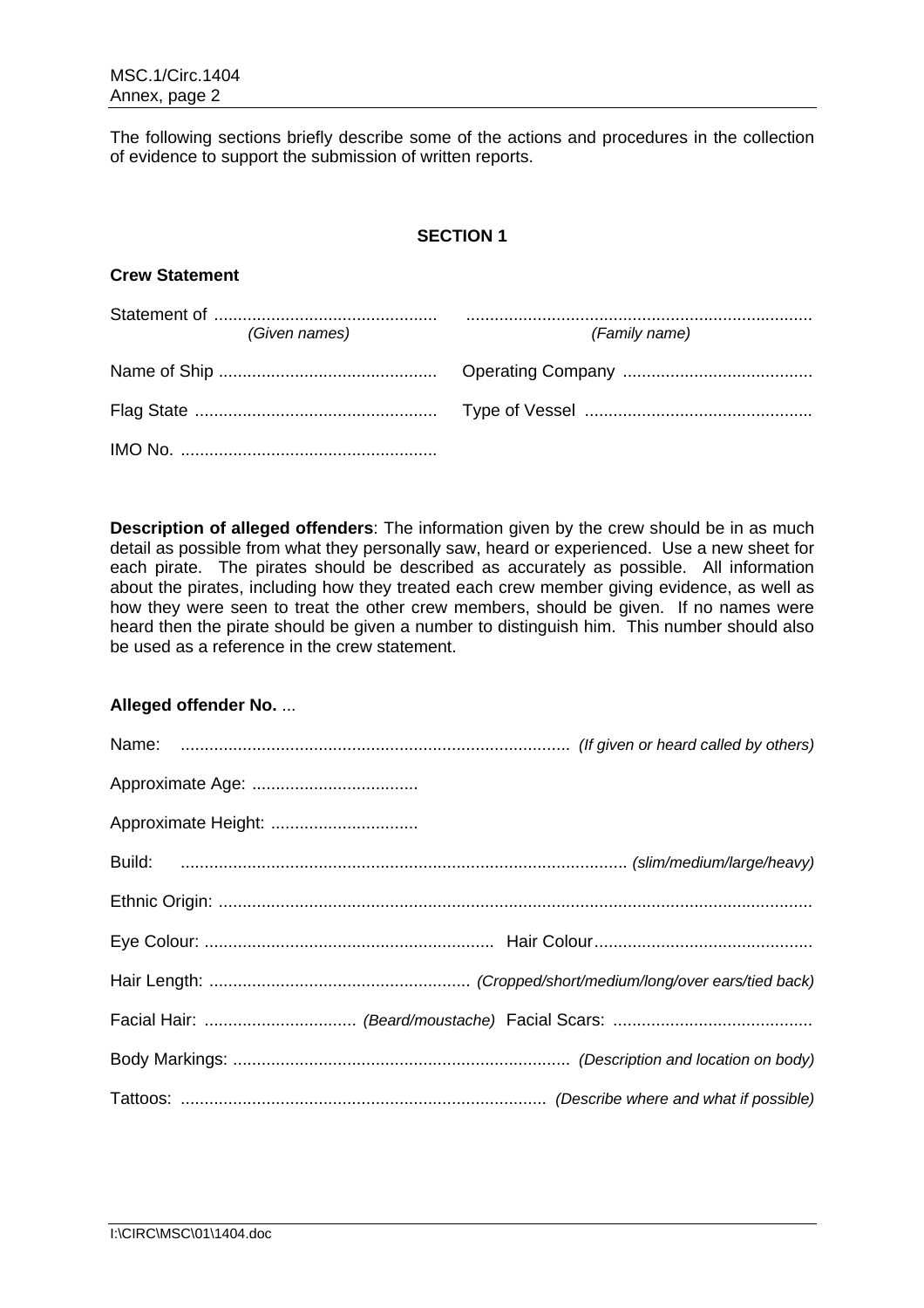|  | (Colour and type of outer clothing, for example red short-sleeve T-shirt, long blue trousers) |
|--|-----------------------------------------------------------------------------------------------|
|  |                                                                                               |
|  |                                                                                               |
|  | (Automatic rifle/grenade launcher/handgun/knife/machete/ammunition belt/radio, other)         |
|  |                                                                                               |
|  | (violent/brutal/aggressive/demanding or considerate/courteous/considerate/respectful)         |
|  |                                                                                               |
|  |                                                                                               |
|  |                                                                                               |
|  |                                                                                               |
|  |                                                                                               |

## **SECTION 2**

#### **Securing the Crime Scene and Recovery and Packaging of Exhibits**

The following guidelines are intended to assist the investigator to recover valuable material which after forensic examination by a competent authority may assist in the subsequent identification, arrest and prosecution of the pirates that held the vessel and crew captive.

The investigator should:

- .1 Wear fresh protective clothing such as overalls, rubber gloves (for each separate item if practical) as well as have some facial protection, e.g., chemical/dust masks, to give some protection to the investigator himself and to avoid distribution of own fingerprints and biological material on the recovered items.
- .2 Items in the open and vulnerable to weather conditions should be given priority over those that are enclosed, e.g., Bridge, machinery spaces, cabins, mess room, etc.
- .3 All items are to be photographed, identified, labelled, and logged at the location found before removal and packaging. The camera should be set to the correct date and time before starting. This will help ensure an accurate visual record which would be of evidential value. The film or digital imaging record will also be subject to evidential value.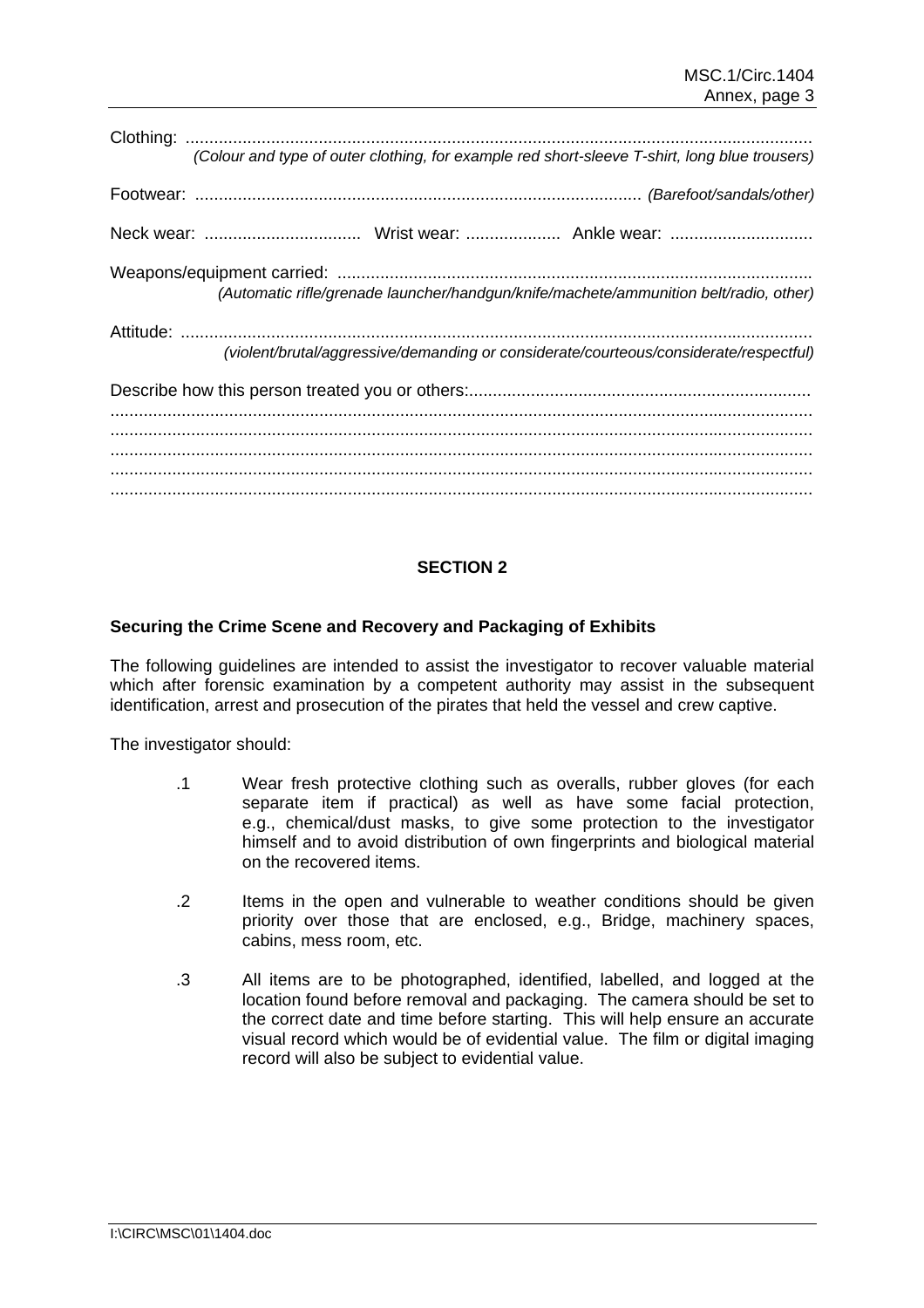#### **SECTION 3**

#### **Identification and Labelling**

Each item recovered will need to be given an "identification reference" with a sequential number (i.e. 01, 02, 03, etc.) to link it to the point of recovery and by whom.

For example an abbreviation of the vessel's name, the point of discovery, e.g., Deck 3 mid-ships stairwell in Zone 2, the initials (not full name) of the finder and the sequential number of the item recovered.

Each item when packaged will be given a label with the same unique reference to link it to the point of discovery. An example of this could be if the ship was named **Sea Spirit** and the person recovering was Ronaldo Fernandez, giving an identification reference of:

#### **SS/Date & Time/Crew Mess Room /RF/1**, **…/RF/2, …RF/3 etc.**

Where an item of obvious significance is found, then the person recovering AND the person able to identify it in relation to a pirate, (e.g., firearm, grenade, ammunition belt, rope, galley utensil, blanket, etc.) should include this on their pro-forma statement (see SECTION 1).

Should more than one person be involved in recovering items, then the identification reference would include that person's initials, also starting from 01.

All items recovered will need to be safely stored in a clean and dry environment until such time as they are landed ashore.

If a paper sack or cardboard box is used to package the item, then the identification reference should be written in ink or similar (not pencil) on the outside of the package. In the case of plastic bags, glass jars or smaller containers, then a reference label will need to be attached. Please note that adhesive tape and NOT staples should be used to attach the label.

Example:

# **IDENTIFICATION REFERENCE**

**……**SS**…......./..**03-03-2011..1425 / Crew Mess Room **/….......**RF**……....../…**01**……….…… (Ship name) / (Date/Time) / (Location) / (Recovered by) / (Seq. number)** 

**Brief description:** (for example – Brown blanket used by pirate leader)

**Signature**: ......................................................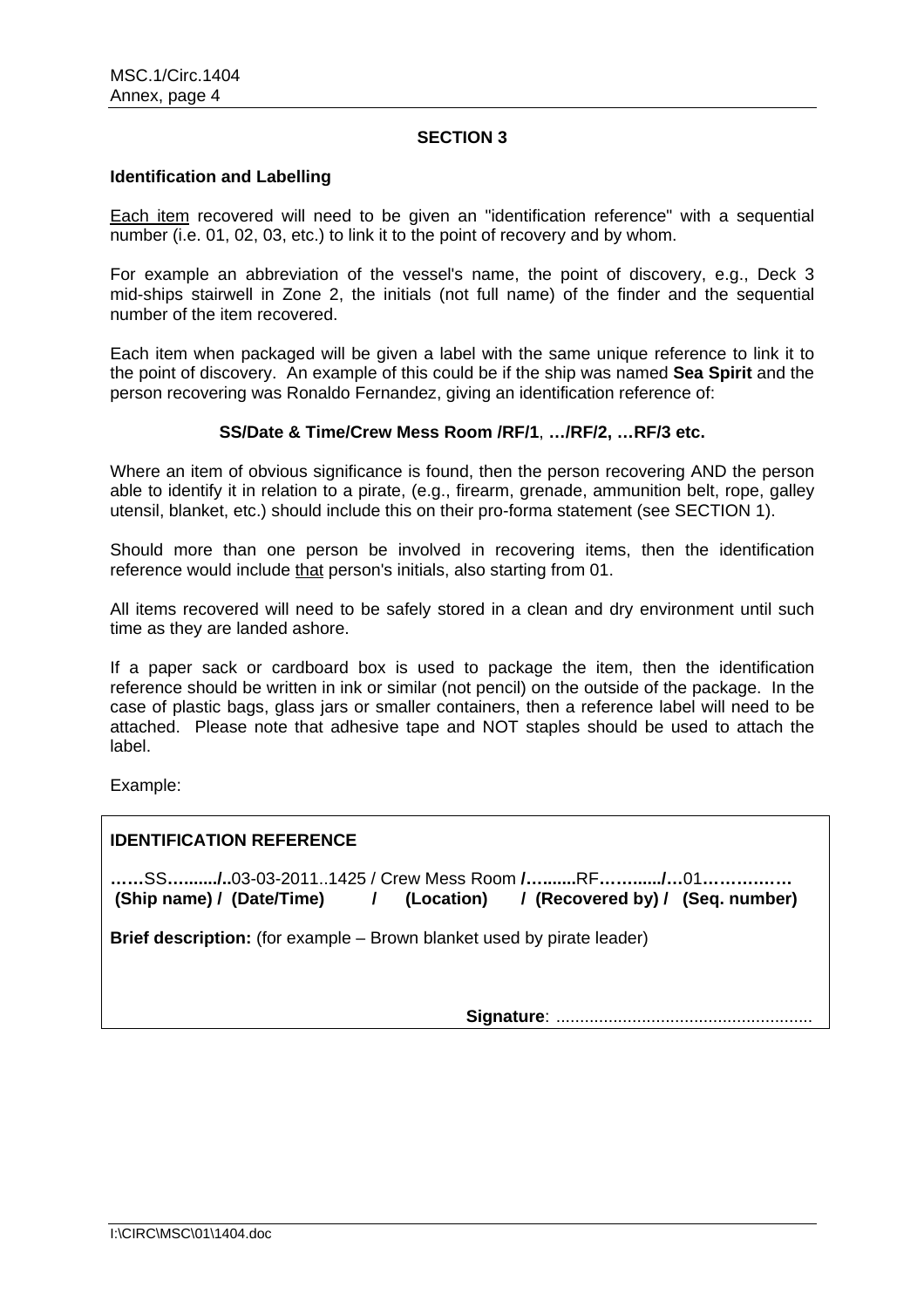## **SECTION 4**

# **Log of Items Recovered From Search or Seizure**

| Item      | Date/              | Location        | <b>Description</b>                                  | Recovered            |                  | <b>Identification</b> |                |
|-----------|--------------------|-----------------|-----------------------------------------------------|----------------------|------------------|-----------------------|----------------|
| <b>No</b> | Time               | found           | of item                                             | b٧                   | <b>Signature</b> | <b>Reference</b>      | <b>Remarks</b> |
| 01        | 03/03/2011<br>1425 | Crew<br>Mess Rm | <b>Brown</b><br>blanket used<br>by Pirate<br>leader | Ronaldo<br>Fernandez |                  | As above              |                |
|           |                    |                 |                                                     |                      |                  |                       |                |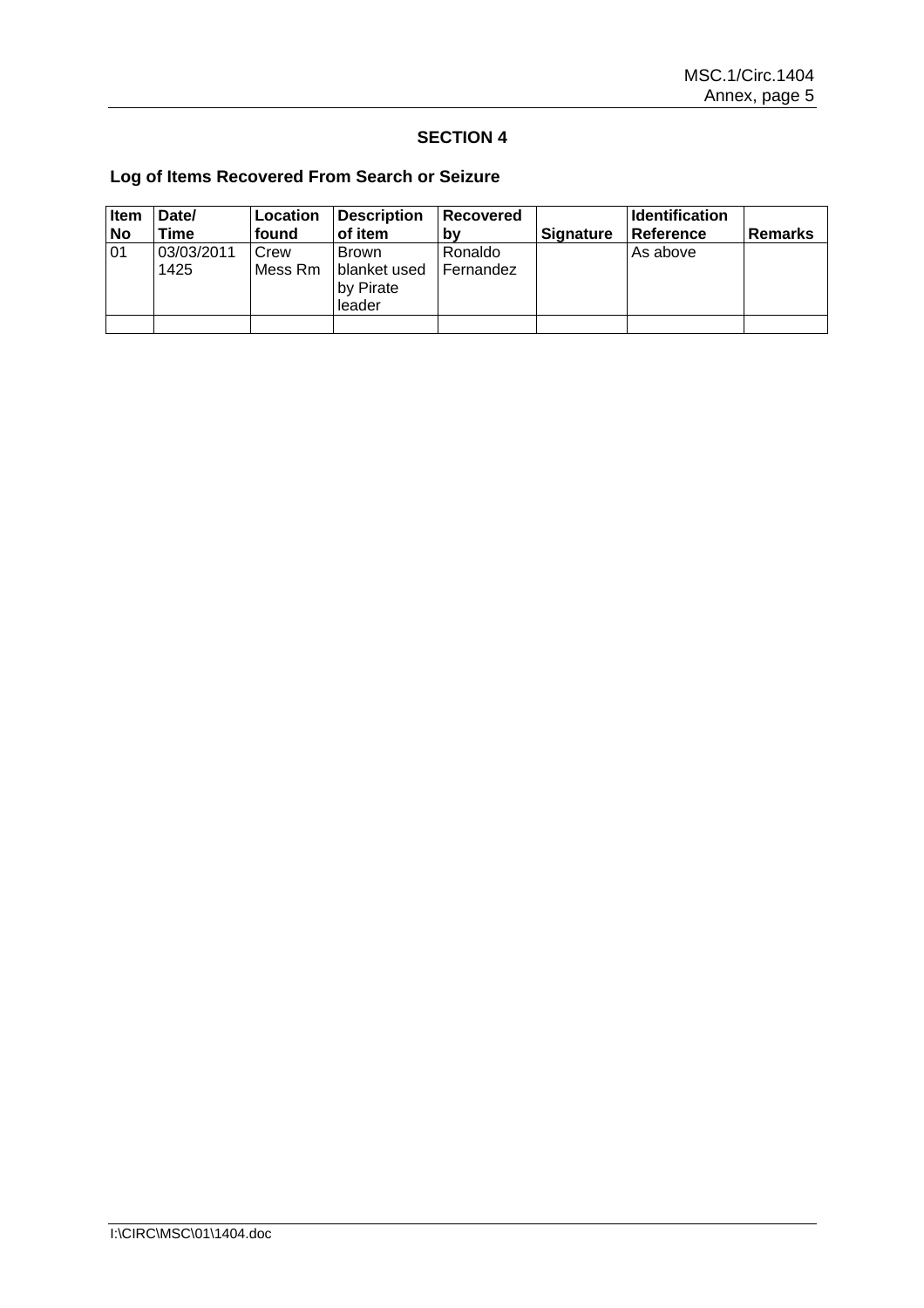# **SECTION 5 Guidelines on recovery and packaging of exhibits**

| <b>TYPE OF</b><br><b>EXHIBIT</b>                                                                                  | <b>SAMPLING/TREATMENT</b>                                                                                                                                                                                                                                                                              | <b>RECOMMENDED</b><br><b>PACKAGING</b>                                                                                                                                                                                                                                                                                                                                                                                                                          | <b>PRACTICAL OPTIONS</b><br><b>FOR CONSIDERATION</b>                                                                                                                                                                                                                                                                                                                                                                                                                                                                                                                                                                                   |  |  |
|-------------------------------------------------------------------------------------------------------------------|--------------------------------------------------------------------------------------------------------------------------------------------------------------------------------------------------------------------------------------------------------------------------------------------------------|-----------------------------------------------------------------------------------------------------------------------------------------------------------------------------------------------------------------------------------------------------------------------------------------------------------------------------------------------------------------------------------------------------------------------------------------------------------------|----------------------------------------------------------------------------------------------------------------------------------------------------------------------------------------------------------------------------------------------------------------------------------------------------------------------------------------------------------------------------------------------------------------------------------------------------------------------------------------------------------------------------------------------------------------------------------------------------------------------------------------|--|--|
| <b>WARNING:</b><br>THE HANDLING OF BODY FLUIDS CONSTITUTES A HEALTH HAZARD<br><b>ALWAYS SEEK ADVICE IF UNSURE</b> |                                                                                                                                                                                                                                                                                                        |                                                                                                                                                                                                                                                                                                                                                                                                                                                                 |                                                                                                                                                                                                                                                                                                                                                                                                                                                                                                                                                                                                                                        |  |  |
| <b>BLOOD</b>                                                                                                      |                                                                                                                                                                                                                                                                                                        |                                                                                                                                                                                                                                                                                                                                                                                                                                                                 |                                                                                                                                                                                                                                                                                                                                                                                                                                                                                                                                                                                                                                        |  |  |
| A) Blood<br>stained items<br>originating from<br>a pirate                                                         | If an easily removable<br>item, e.g., knife, ashtray,<br>bottle, etc. (see further<br>down re: clothing), allow<br>the item to dry completely<br>and naturally before<br>packaging.<br>DO NOT accelerate<br>drying.<br>Make a note on exhibit<br>seizure form if blood stain<br>was wet when obtained. | Place each individual<br>item in a separate<br>suitable, properly sealed<br>container, e.g., sealed<br>strong paper bags or<br>stout paper sacks. In the<br>absence of sacks,<br>cardboard boxes will<br>suffice. Bags/sacks<br>should be folded over<br>twice and sealed with<br>adhesive tape (adhesive<br>tape or similar), boxes<br>should also be sealed<br>with tape.<br>Clearly mark any sack or<br>container that contains<br>blood with<br>'BIOHAZARD' | Bags/paper sacks must<br>not have been used<br>previously. If no 'police<br>issue' sacks are<br>available, suitable sacks<br>would be those used for<br>paper waste disposal. If<br>a cardboard box is used,<br>it should be as clean as<br>possible and lined with<br>clean paper. Write the<br>exhibit identification<br>reference on the<br>sack/box as you seal it.<br>Note: Plastic bags<br>should not be used for<br>blood stained items as<br>they promote dampness.<br>Nor should staplers ever<br>be used to seal bags.<br>Seek advice and<br>guidance from Ships<br>Doctor/Medic and/or<br>shore authorities if<br>required. |  |  |
| B) Bloodstains<br>(from pirate(s)<br>on immovable<br>objects                                                      |                                                                                                                                                                                                                                                                                                        |                                                                                                                                                                                                                                                                                                                                                                                                                                                                 | Mark any sack or<br>container that contains<br>blood with 'BIOHAZARD'                                                                                                                                                                                                                                                                                                                                                                                                                                                                                                                                                                  |  |  |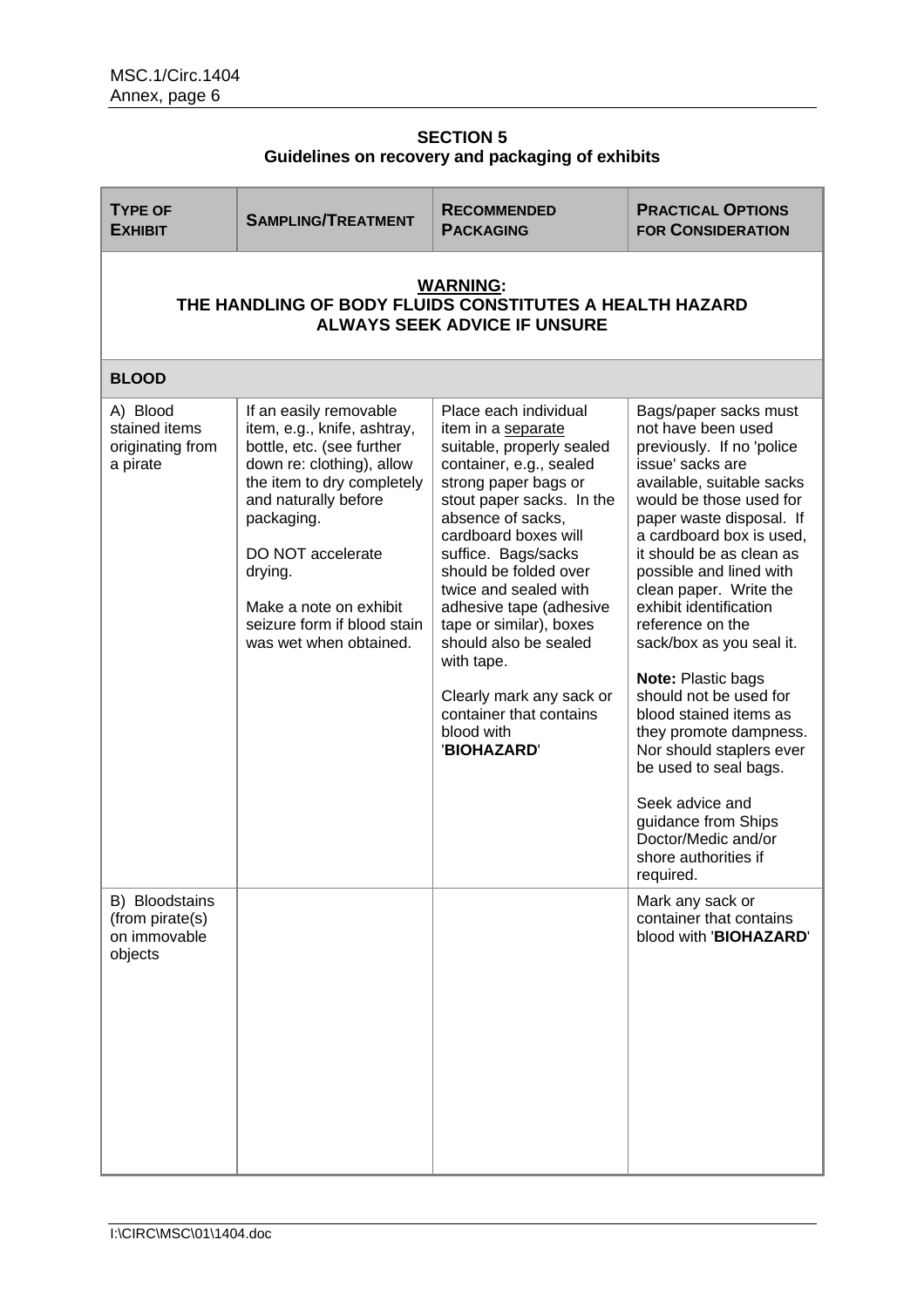| <b>TYPE OF</b><br><b>EXHIBIT</b>                                                                                                                                                                                                   | <b>SAMPLING/TREATMENT</b>                                                                                                                                                                                                                                                   | <b>RECOMMENDED</b><br><b>PACKAGING</b>                                                                                                                                                                                                                          | <b>PRACTICAL OPTIONS</b><br><b>FOR CONSIDERATION</b>                                                                                                                                                                             |
|------------------------------------------------------------------------------------------------------------------------------------------------------------------------------------------------------------------------------------|-----------------------------------------------------------------------------------------------------------------------------------------------------------------------------------------------------------------------------------------------------------------------------|-----------------------------------------------------------------------------------------------------------------------------------------------------------------------------------------------------------------------------------------------------------------|----------------------------------------------------------------------------------------------------------------------------------------------------------------------------------------------------------------------------------|
| 1) Pools of wet<br>blood<br><b>WARNING -</b><br><b>Syringes and</b><br>needles pose a<br>serious health<br>hazard and<br>must be<br>handled with<br>extreme care<br>Wherever<br>possible seek<br>medical advice<br>before handling | Can be collected using a<br>syringe.                                                                                                                                                                                                                                        | Blood (not syringe) to be<br>placed into a clean, dry<br>bottle/jar with a screw<br>top. Syringe to be<br>disposed of in proper<br>'sharps' box.                                                                                                                | As above.                                                                                                                                                                                                                        |
| 2) Partly clotted<br>blood                                                                                                                                                                                                         | Lift with a clean knife or<br>scalpel blade.                                                                                                                                                                                                                                | As above.                                                                                                                                                                                                                                                       | As above.<br>Keep all WET or<br>SEMI-SOLID blood<br>samples in a cool place.<br>If delay likely in passing<br>to authorities, consider<br>deep freezing samples<br>(away from food<br>products). Take advice<br>before doing so. |
| 3) Dry blood                                                                                                                                                                                                                       | If practical and possible,<br>cut away the surface<br>containing the stain. A<br>non stained part of the<br>item should also be taken<br>as a control sample.<br><b>OR</b><br>Scrape dry blood onto a<br>clean sheet of paper.                                              | Place each individual<br>item (including the control<br>sample) into a separate<br>suitable container, e.g.,<br>paper sack, cardboard<br>box and seal properly<br>with adhesive tape.<br>Fold paper carefully and<br>seal in a labelled<br>envelope.            | Seek advice from Ships<br>Doctor/Medic and shore<br>authorities.<br>Never use staplers.                                                                                                                                          |
| <b>FIBRES &amp; HAIRS</b>                                                                                                                                                                                                          |                                                                                                                                                                                                                                                                             |                                                                                                                                                                                                                                                                 |                                                                                                                                                                                                                                  |
| Items onto<br>which fibres<br>may have been<br>transferred<br>(e.g., from<br>pirates clothing<br>to other clothing,<br>bedding,<br>weapons)                                                                                        | Where possible recover<br>the whole item with the<br>minimum of disturbance.<br>If it cannot be packaged,<br>cut out approximately<br>20 cm square of material<br>OR pull out tufts of fibres.<br>Otherwise, seek advice<br>from shore authorities as<br>to fibre sampling. | Place in an envelope<br>sealing all seams and<br>openings. Large items<br>should be placed in a<br>clean paper sack or<br>cardboard box. If there is<br>more than one piece then<br>wrap each item<br>SEPARATELY and seal<br>effectively with adhesive<br>tape. | Do not use staplers, seal<br>with adhesive tape.<br>A plastic sack could be<br>used if the item is<br>completely dry.<br>Polythene bags<br>(providing no dampness)<br>or paper sacks can be<br>used.                             |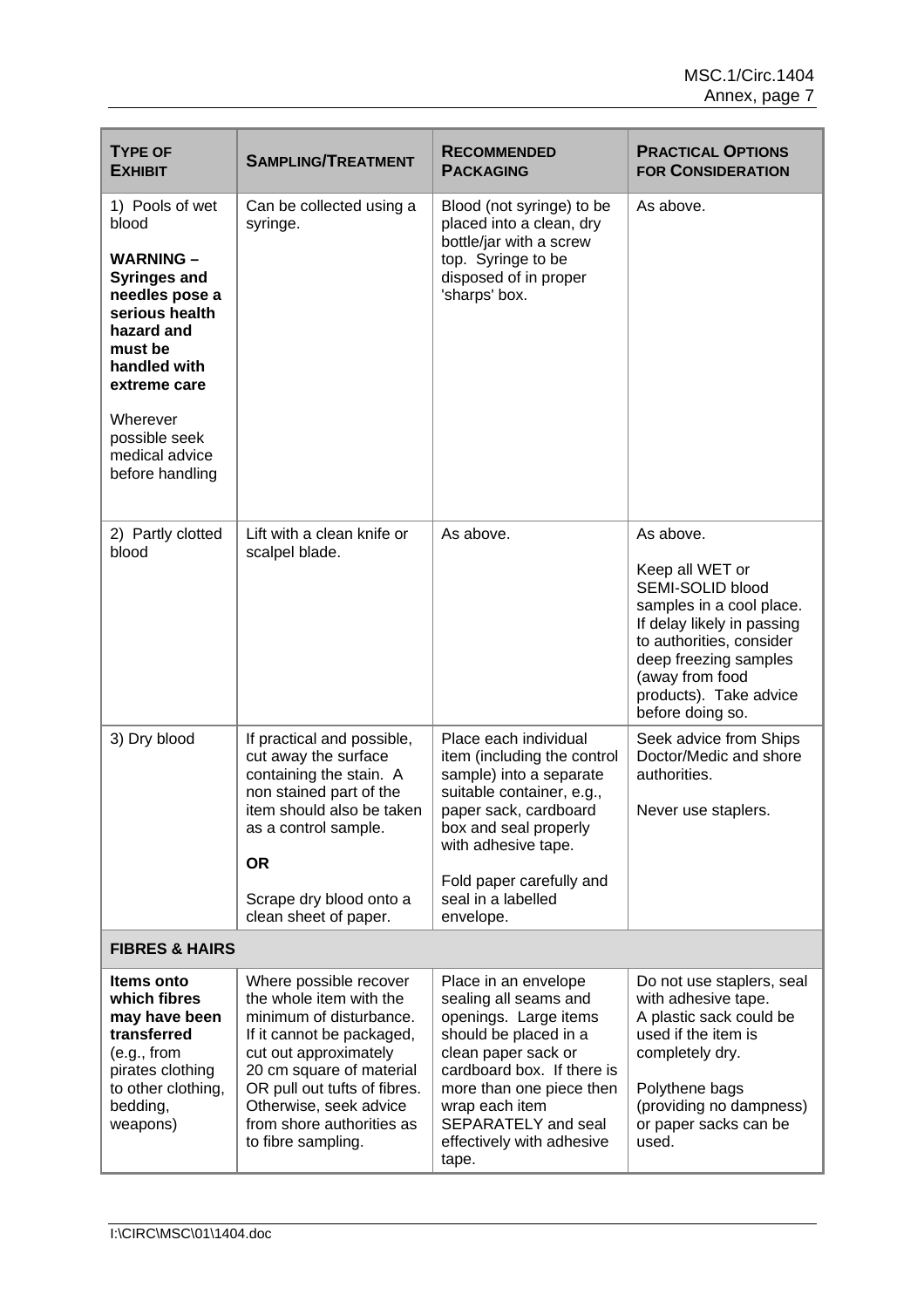| <b>TYPE OF</b><br><b>EXHIBIT</b>                                                                                     | <b>SAMPLING/TREATMENT</b>                                                                                                                                                                                      | <b>RECOMMENDED</b><br><b>PACKAGING</b>                                                                                                                                                                  | <b>PRACTICAL OPTIONS</b><br><b>FOR CONSIDERATION</b>                                                                                                                                                                                                |
|----------------------------------------------------------------------------------------------------------------------|----------------------------------------------------------------------------------------------------------------------------------------------------------------------------------------------------------------|---------------------------------------------------------------------------------------------------------------------------------------------------------------------------------------------------------|-----------------------------------------------------------------------------------------------------------------------------------------------------------------------------------------------------------------------------------------------------|
| <b>Rope or Twine</b><br>used by pirate                                                                               | Recover the whole length<br>of rope if possible OR<br>obtain a length at least<br>30 cm long. For<br>suspicious deaths or<br>suicide, recover the<br>whole item.                                               | Wrap each item<br>separately in a polythene<br>or paper sack and seal<br>effectively.                                                                                                                   | Do not use staplers to<br>seal any bag. Always<br>use adhesive tape.                                                                                                                                                                                |
| Where there is<br>a possibility of<br>a PHYSICAL<br><b>FIT between</b><br>broken or cut<br>ends                      | If the rope must be cut to<br>remove it, first clearly<br>label the original cut or<br>broken ends.<br>Always leave knots<br>intact.                                                                           | Protect the cut or broken<br>ends with paper or<br>polythene bags so that<br>they cannot be damaged<br>and place each individual<br>piece of rope or twine in<br>a separate polythene or<br>paper sack. | As well as potential<br>evidence re: a crime,<br>such evidence could be<br>of considerable value to<br>an accident investigation<br>or inquest re: suicide.                                                                                         |
| <b>Items</b><br>recovered that<br>may have hairs<br>present                                                          | Recover the whole item<br>wherever possible.                                                                                                                                                                   | Wrap each item<br>separately in a polythene<br>or paper sack and ensure<br>the bag is completely<br>sealed.                                                                                             | Do not use staples to<br>secure the bag, only<br>adhesive tape.                                                                                                                                                                                     |
|                                                                                                                      | <b>CLOTHING, BEDDING AND FOOTWEAR</b>                                                                                                                                                                          |                                                                                                                                                                                                         |                                                                                                                                                                                                                                                     |
| <b>Bedding used</b><br>by pirate(s)                                                                                  | Where possible and<br>practical recover whole<br>item, e.g., blanket used<br>by the pirate. Mark upper<br>and lower surfaces head<br>and foot to establish<br>orientation of sheets,<br>blankets, quilts, etc. | Wrap each item<br>separately at the<br>recovery location if<br>possible. Place in a stout<br>paper sack and seal with<br>adhesive tape.                                                                 | Ensure that all recovered<br>items are kept separate<br>to avoid cross<br>contamination. If a<br>number of cabins are<br>involved, ensure different<br>staff recover bedding and<br>bag and seal items at a<br>separate location before<br>storage. |
| <b>Clothing (used</b><br>or left by<br>pirates)                                                                      | Recover the whole item<br>of clothing if used by the<br>pirate.                                                                                                                                                | As above.                                                                                                                                                                                               | As above.                                                                                                                                                                                                                                           |
| Wet or damp<br>items<br><b>WARNING -</b><br>See first page<br>re: handling<br>materials<br>containing<br>body fluids | Allow to dry naturally as<br>soon as possible on a<br>paper-lined surface.                                                                                                                                     | When completely dry<br>package as above.                                                                                                                                                                | Avoid risks of<br>contamination by drying<br>at separate locations<br>where practical.                                                                                                                                                              |
| <b>Footwear</b>                                                                                                      | Package any footwear<br>used by the pirate(s).                                                                                                                                                                 | Use separate paper<br>sacks or cardboard<br>boxes for each item and<br>seal securely.                                                                                                                   | Suitable boxes might be<br>those that contained<br>photocopier paper.                                                                                                                                                                               |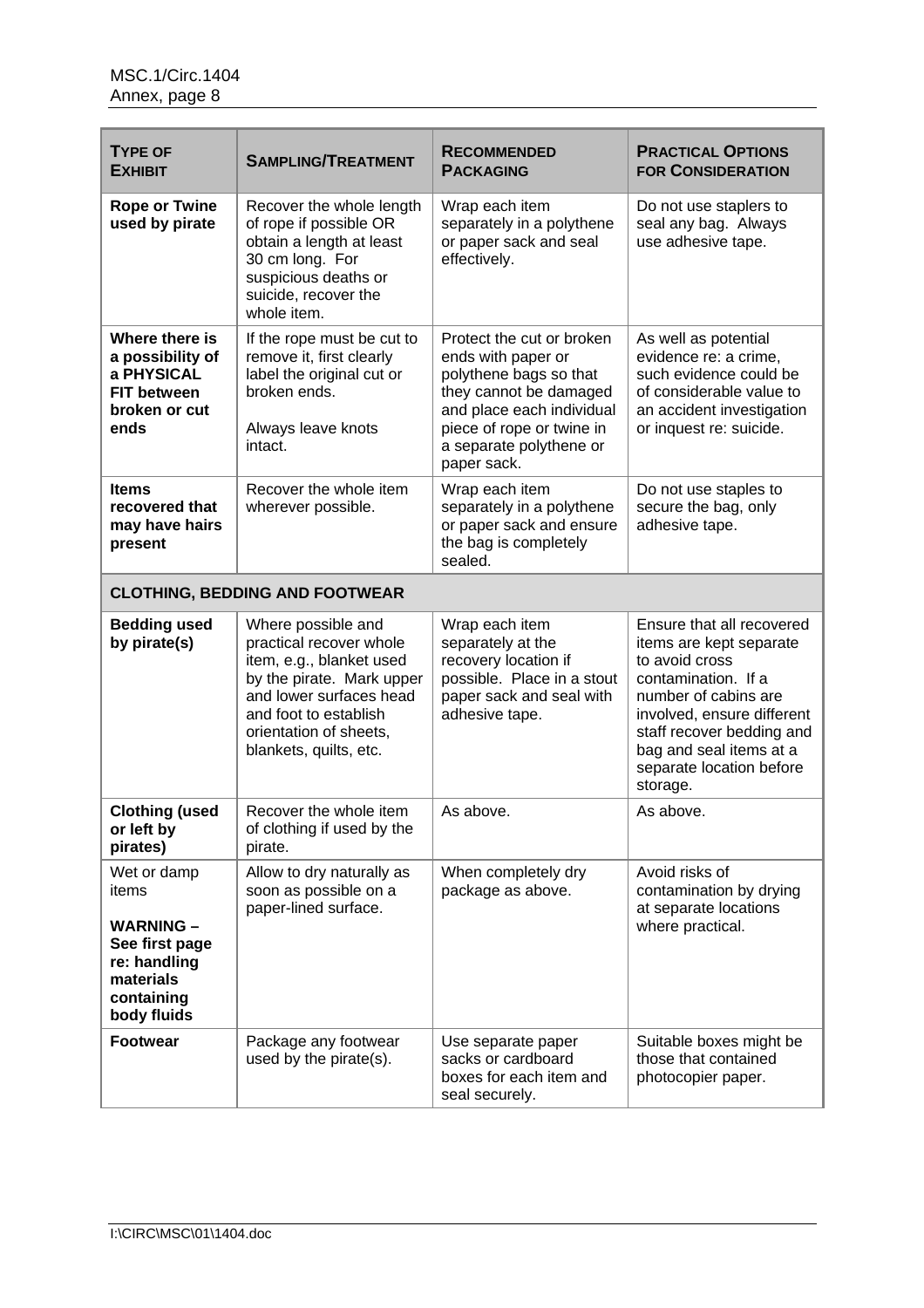| <b>TYPE OF</b><br><b>EXHIBIT</b>                                                                                                                                           | <b>SAMPLING/TREATMENT</b>                                                                                                                                                                                                                                                                                                                                               | <b>RECOMMENDED</b><br><b>PACKAGING</b>                                                                                                                                                                                                                                                                                                                                      | <b>PRACTICAL OPTIONS</b><br><b>FOR CONSIDERATION</b>                                                                                                                                                                                                                                                                                                                                                                   |
|----------------------------------------------------------------------------------------------------------------------------------------------------------------------------|-------------------------------------------------------------------------------------------------------------------------------------------------------------------------------------------------------------------------------------------------------------------------------------------------------------------------------------------------------------------------|-----------------------------------------------------------------------------------------------------------------------------------------------------------------------------------------------------------------------------------------------------------------------------------------------------------------------------------------------------------------------------|------------------------------------------------------------------------------------------------------------------------------------------------------------------------------------------------------------------------------------------------------------------------------------------------------------------------------------------------------------------------------------------------------------------------|
| <b>FOOTWEAR MARKS</b>                                                                                                                                                      |                                                                                                                                                                                                                                                                                                                                                                         |                                                                                                                                                                                                                                                                                                                                                                             |                                                                                                                                                                                                                                                                                                                                                                                                                        |
| <b>Surface</b><br>transfer marks                                                                                                                                           | Where possible recover<br>whole item, e.g., on<br>paper(s), cardboard,<br>glass, bedding, etc.                                                                                                                                                                                                                                                                          | Place each item<br>separately in an<br>appropriate and clean<br>container<br>(e.g., cardboard box)<br>to protect.                                                                                                                                                                                                                                                           | As above.                                                                                                                                                                                                                                                                                                                                                                                                              |
|                                                                                                                                                                            | If not possible to recover<br>consider photographing<br>placing two rulers at right<br>angles to show size of<br>mark.                                                                                                                                                                                                                                                  | If digital photographs<br>taken, do not use any<br>photo enhancement<br>facilities. Leave for<br>experts to improve on.                                                                                                                                                                                                                                                     | If film photography is<br>used, package the entire<br>film cassette.                                                                                                                                                                                                                                                                                                                                                   |
| <b>GLASSWARE &amp; CERAMICS</b>                                                                                                                                            |                                                                                                                                                                                                                                                                                                                                                                         |                                                                                                                                                                                                                                                                                                                                                                             |                                                                                                                                                                                                                                                                                                                                                                                                                        |
| Glasses, cups<br>mugs, etc.,<br>used by the<br>pirate(s)                                                                                                                   | Recover whole or broken<br>items used by the pirates.                                                                                                                                                                                                                                                                                                                   | Place any broken pieces<br>in a polythene bag or<br>paper envelope and<br>place in a sturdy<br>cardboard box. Whole<br>items should be<br>individually packaged.<br>Seal the box completely<br>with adhesive tape.                                                                                                                                                          | If a box or sack contains<br>broken items that could<br>cut or injure, please label<br>'CAUTION, INJURY<br>HAZARD'.                                                                                                                                                                                                                                                                                                    |
|                                                                                                                                                                            | <b>EXPLOSIVES, FIREARMS &amp; OTHER WEAPONS</b>                                                                                                                                                                                                                                                                                                                         |                                                                                                                                                                                                                                                                                                                                                                             |                                                                                                                                                                                                                                                                                                                                                                                                                        |
| <b>IMPORTANT -</b><br><b>Safety takes</b><br>precedence<br>over evidence<br>collection.<br><b>Specialist</b><br>advice MUST<br>be sought<br>before ANY<br>action is taken. |                                                                                                                                                                                                                                                                                                                                                                         |                                                                                                                                                                                                                                                                                                                                                                             | Seek urgent advice from<br>shore authorities before<br>taking action unless to do<br>so is critical to preserving<br>life.                                                                                                                                                                                                                                                                                             |
| <b>IT IS</b><br><b>DANGEROUS</b><br><b>PRACTICE TO</b><br><b>LIFT A</b><br><b>FIREARM BY</b><br><b>THE TRIGGER</b><br><b>GUARD</b>                                         | Do NOT touch unless<br>you are familiar with<br>firearms. Seek specialist<br>advice.<br>NEVER position yourself<br>so that the gun barrel is<br>pointing in your direction.<br>REMEMBER a loaded<br>gun can be discharged<br>when being moved or<br>simply touched.<br>IF there is a person<br>experienced in the<br>handling of firearms<br>available, get that person | Photograph the firearm<br>in position before any<br>attempt is made to<br>move it.<br>Tie the item with string to<br>the inner surface of a<br>cardboard box, so that<br>movement in the box is<br>restricted. Seal and label<br>the box correctly.<br>If possible, photograph<br>the position of any<br>cartridges or bullets in<br>the chamber/<br>breach/magazine before | <b>NEVER INSERT A</b><br><b>PENCIL OR OTHER</b><br><b>OBJECT INTO THE</b><br><b>BARREL, THIS COULD</b><br><b>DESTROY VALUABLE</b><br><b>EVIDENCE.</b><br>If it is suspected that the<br>barrel of the firearm has<br>been in the mouth of the<br>victim, the muzzle<br>(having been allowed to<br>dry naturally) should be<br>protected by placing an<br>envelope loosely over it<br>but NOT affixed with<br>adhesive. |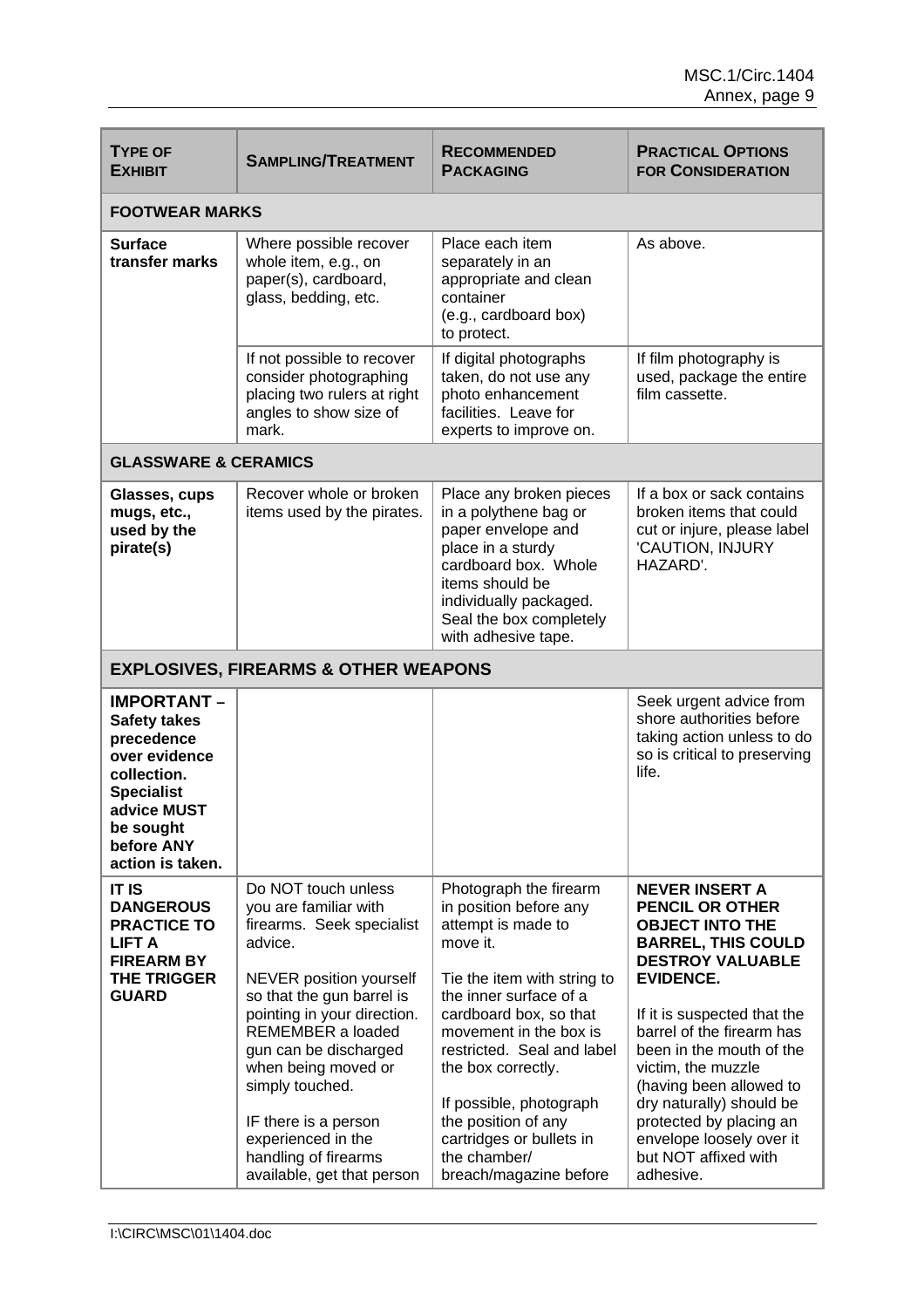| <b>TYPE OF</b><br><b>EXHIBIT</b>                                                 | <b>SAMPLING/TREATMENT</b>                                                                                                                                                                                                                                                                                          | <b>RECOMMENDED</b><br><b>PACKAGING</b>                                                                                                                                                                                                                                                                           | <b>PRACTICAL OPTIONS</b><br><b>FOR CONSIDERATION</b>                                                                                                                                    |
|----------------------------------------------------------------------------------|--------------------------------------------------------------------------------------------------------------------------------------------------------------------------------------------------------------------------------------------------------------------------------------------------------------------|------------------------------------------------------------------------------------------------------------------------------------------------------------------------------------------------------------------------------------------------------------------------------------------------------------------|-----------------------------------------------------------------------------------------------------------------------------------------------------------------------------------------|
|                                                                                  | to make the weapon safe<br>by unloading the weapon<br>noting the position of any<br>cartridges present in the<br>chamber of a revolver, in<br>the barrel of a shotgun,<br>etc.                                                                                                                                     | removal providing it is<br>safe to do so in the<br>opinion of a<br>firearms-trained person.<br>Any bullet/cartridge<br>removed should be<br>packed separately.<br>Place in a dry cardboard<br>box and secure.<br>Place in cardboard box of<br>other secure container<br>and seal with adhesive<br>tape.          | Handle with great care<br>with gloves if possible, lift<br>by placing a gloved finger<br>at each end touching the<br>minimum surface<br>possible.                                       |
| <b>Weapons other</b><br>than firearms<br>(e.g., knives,<br>hammers,<br>hatchets) | DO NOT attach any<br>adhesive material to the<br>blades or handles (this<br>could destroy fingerprints<br>or other evidence of<br>value).                                                                                                                                                                          | Place in cardboard box or<br>other secure container<br>and seal with adhesive<br>tape.                                                                                                                                                                                                                           | Where there are items<br>that could cut or injure,<br>please label 'CAUTION,<br><b>INJURY HAZARD'.</b>                                                                                  |
|                                                                                  | <b>RECOVERY AND PROTECTION OF PROJECTILES</b>                                                                                                                                                                                                                                                                      |                                                                                                                                                                                                                                                                                                                  |                                                                                                                                                                                         |
| <b>WARNING -</b><br>see above<br>re: blood and<br>firearms                       | Any wounds resulting<br>from a firearm injury<br>should (subject to<br>medical advice) be<br>photographed before<br>surgery. Wherever<br>possible a ruler or scale<br>should be in the<br>photograph adjacent to<br>the wound.                                                                                     | Seek advice re:<br>packaging from shore<br>side authorities.<br>Photographs of injuries<br>should be in colour as<br>this will show<br>differentiation between<br>blood staining and<br>blackening. Films should<br>not be processed unless<br>it is essential, but<br>retained for the relevant<br>authorities. | As above.                                                                                                                                                                               |
|                                                                                  | Unless it is absolutely<br>essential to do so, do not<br>attempt to remove a<br>bullet or air pellet that is<br>imbedded in walls, doors,<br>etc., as this would most<br>likely destroy any ballistic<br>evidential value. This<br>should be left to forensic<br>experts.<br>Photograph any projectile<br>in situ. |                                                                                                                                                                                                                                                                                                                  | Wherever possible, seek<br>advice from shore<br>authorities before<br>removal of area<br>surrounding projectile.<br>Mark the area clearly<br>without touching or<br>damaging the scene. |